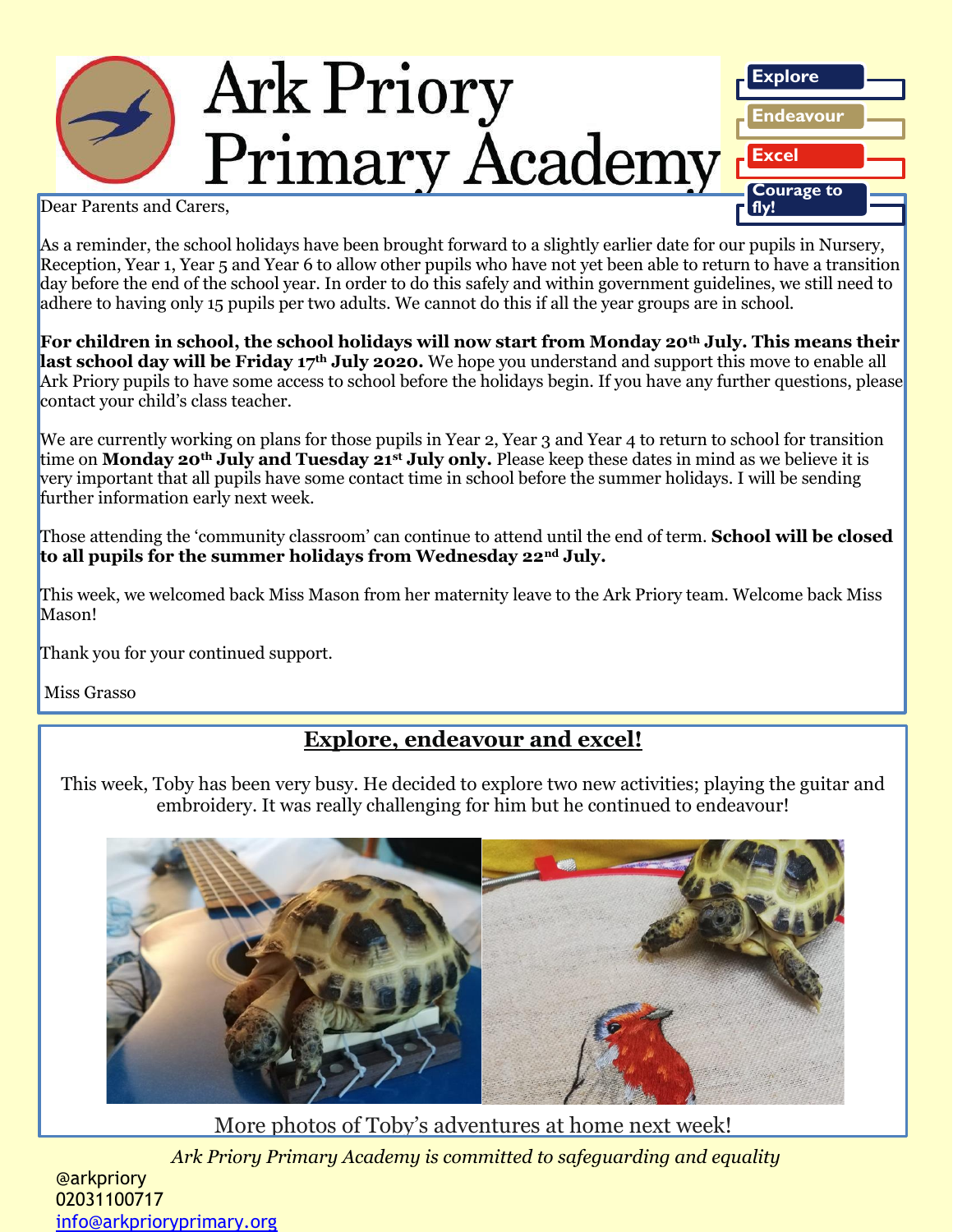# *Ark Schools Sports Challenge!*

Ark have set all the schools in the network a challenge to collectively walk the distance around the world  $-$  40,000km! At Ark Priory we will be participating in this challenge!

Every time you walk, run or cycle anywhere, you can log your distance online! We will be logging distances as class teams.

When you enter your distance it will ask for your team name, please enter your class name (eg Curie Class, Shackleton Class) and your teachers name as the team leader (eg Miss Cox or Mr Conard).

Ark will share leader boards with us which your class teacher can share with you! I wonder which class can travel the furthest distance!

We will also be able to find out if we travelled further than other schools within the network!

Please follow the link below to find information about the challenge and to sign up and track your distance!

<https://www.arksportsdaychallenge.com/>

Please contact me if you have any questions about this exciting challenge! F.mason@arkprioryprimary.org



## **Information from the Local Authority:**

On **Friday 10th July** when we should have all been at Gunnersbury Park for our first ever EMStival, we have decided to give you a flavour of some of the acts you would have seen on the day and invite you all to **EMStival online**

Live on Facebook for FREE  $\omega$  18:30, Friday 10<sup>th</sup> July– all you have to do is like our page

<https://www.facebook.com/WeAreEMS>

*Ark Priory Primary Academy is committed to safeguarding and equality* 

@arkpriory 02031100717 [info@arkprioryprimary.org](mailto:info@arkprioryprimary.org)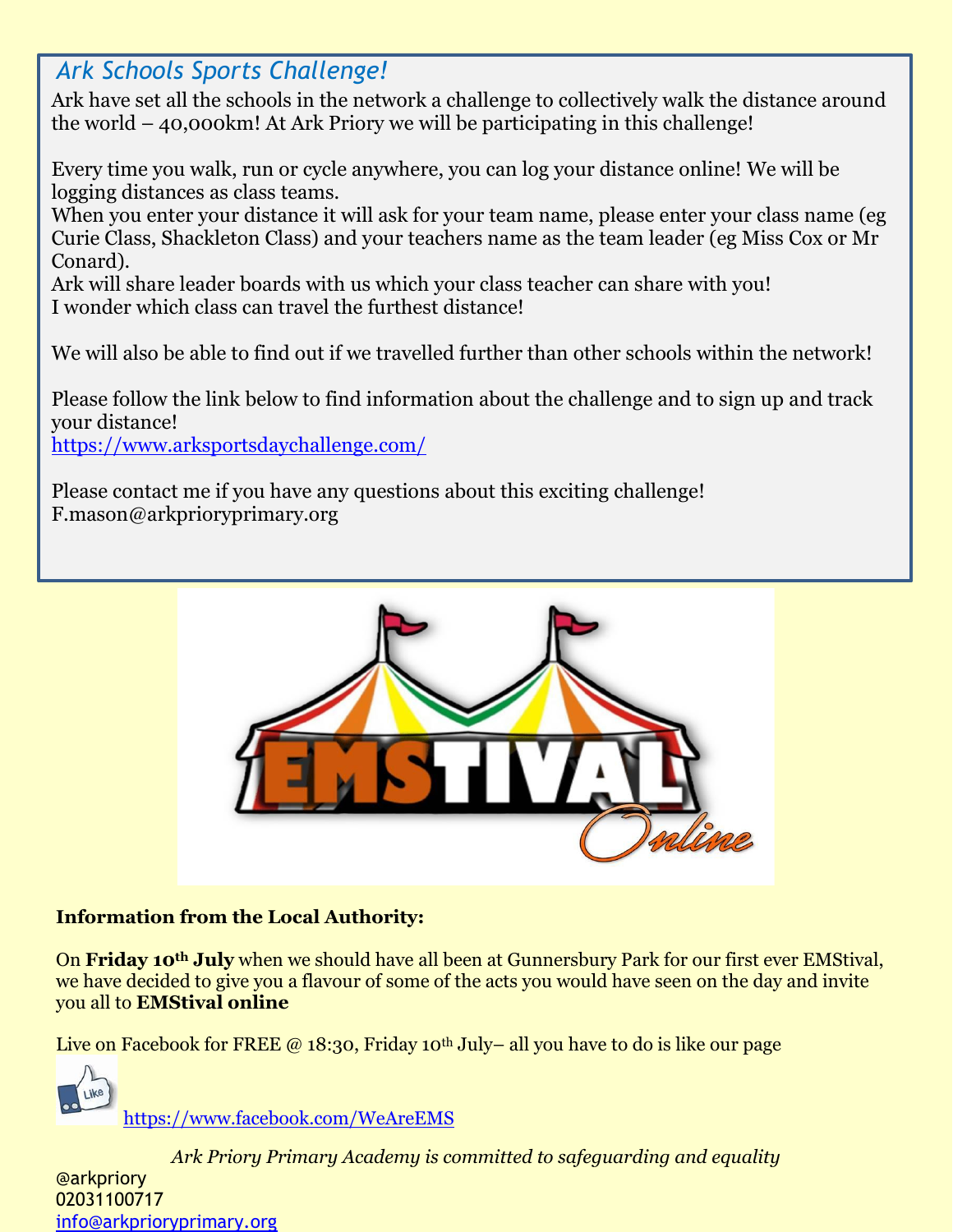## **Headline acts include:**



And many more…… please pass this on to your parents, staff, family and friends – **it's free**

*Ark Priory Primary Academy is committed to safeguarding and equality*  @arkpriory 02031100717 [info@arkprioryprimary.org](mailto:info@arkprioryprimary.org)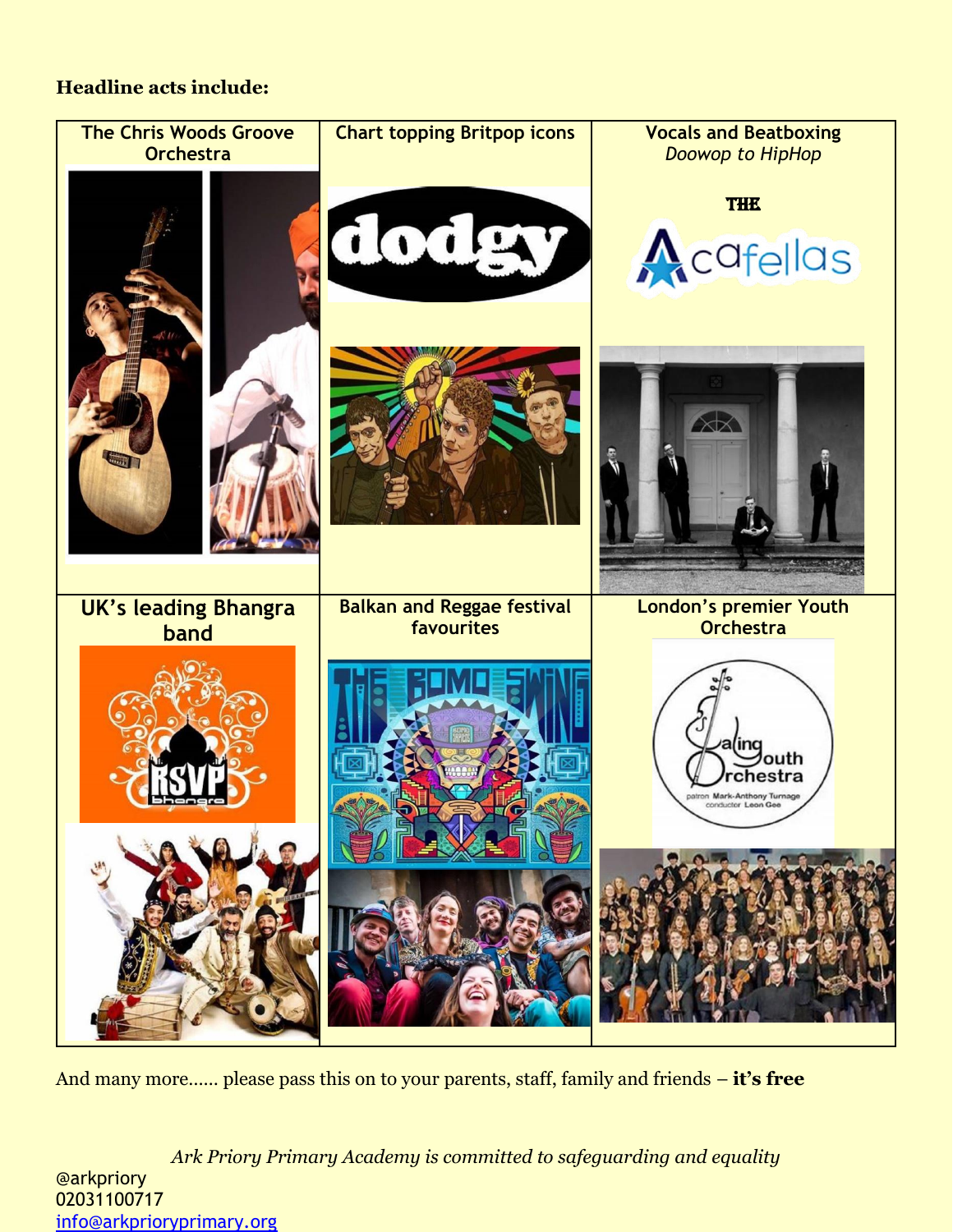#### *Dear Priory Mathematicians,*

*The final Maths Whizz Challenge is here! Well done to all the pupils who have taken part from Reception, Year 3, Year 4 and Year 6- you have represented Priory well Who will be the next to see their entry on Twitter?*

*For the final challenge, you will have just under 3 weeks to complete. Send your entries (videos or photos of the beginning and ending of your 'chain reaction') to Miss Broodie, [a.broodie@arkprioryprimary.org,](mailto:a.broodie@arkprioryprimary.org) by 4pm on Wednesday 15th June 2020.*

#### *Good luck!*



#### **Final Challenge -**

Create a continuous chain reaction of events in your home.

For inspiration see the Honda advert from 10 years ago:

https://www.youtube.com/watch?v=\_ve4M4UsJQo

Or this marble video:

https://www.sciencealert.com/kaplamino-youtube-best-chain-reaction-video-rube-goldberg-blue-marble

Winners will be judged based on creativity and length.

*Ark Priory Primary Academy is committed to safeguarding and equality*  @arkpriory 02031100717 [info@arkprioryprimary.org](mailto:info@arkprioryprimary.org)